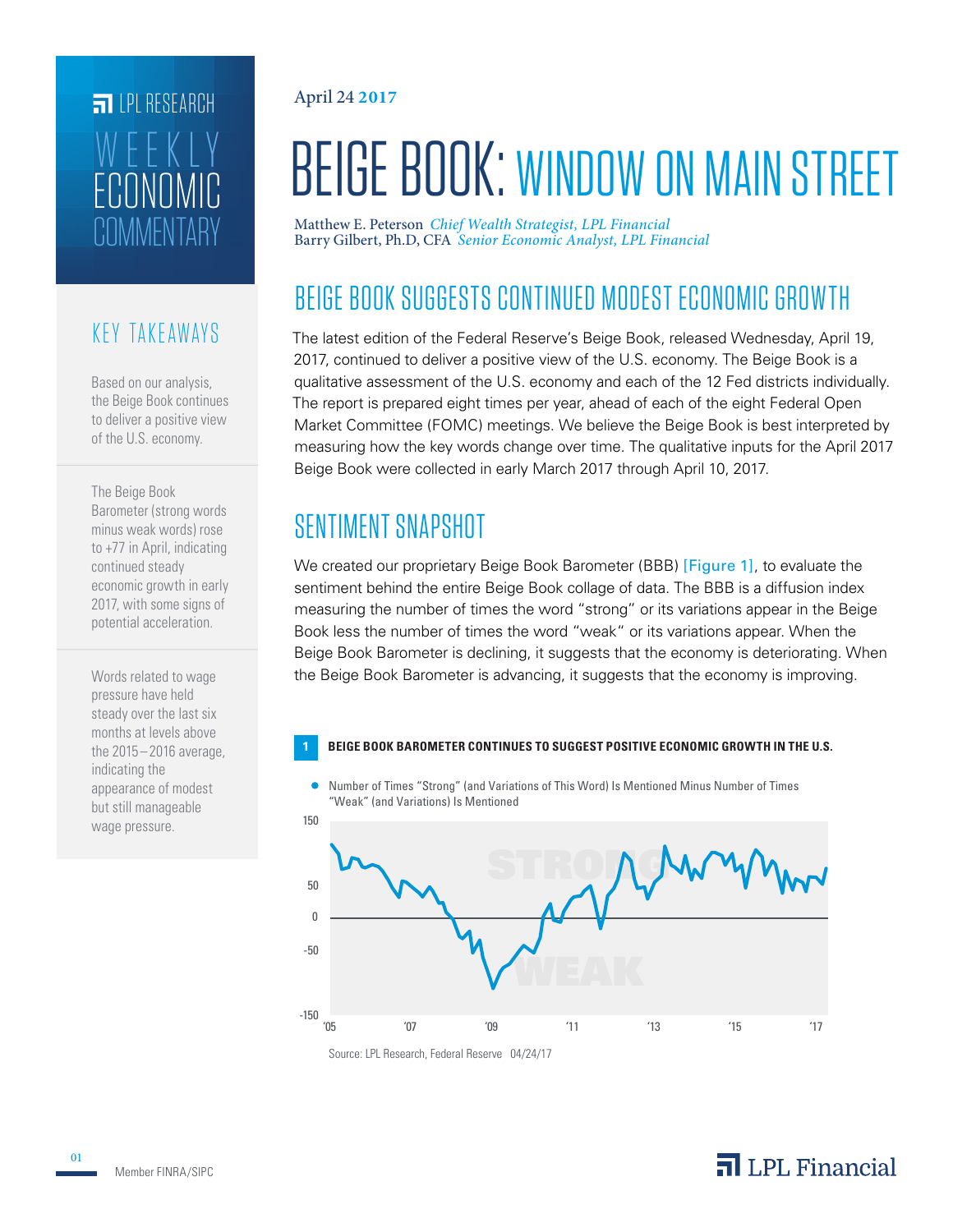In April 2017, the barometer moved down to +77, after a  $+53$  reading in March 2017, and a  $+63$ reading in January 2017. At +77, April's Beige Book Barometer reading was the strongest since January 2016. Improvement in the April 2017 Beige Book versus March 2017 was broad based, with similar improvement in the three Fed districts in the nation's oil patch (Minneapolis, Dallas, and Kansas City) compared with other districts.

Our Oil States Barometer (the barometer for the three Fed districts that include the top oil-producing states) moved from +9 in March 2017 to +14 in April 2017, the largest positive change since July of 2016 and only the second time in the last 10 Beige Books, dating back to March 2016, the reading has been

#### HOW THEY WORK BEIGE BOOK AND BEIGE BOOK BAROMETER

The **Beige Book** compiles qualitative observations made by community bankers and business owners about economic (labor market, prices, wages, housing, nonresidential construction, tourism, manufacturing) and banking (loan demand, loan quality, lending conditions) conditions in each of the 12 Fed districts (Boston, New York, Philadelphia, Kansas City, etc.). This local color that makes up each Beige Book is compiled by 1 of the 12 regional Fed districts on a rotating basis—the report is much more "Main Street" than "Wall Street" focused. It provides an excellent window into economic activity around the nation using plain, everyday language. The report is prepared eight times per year, ahead of each of the eight Federal Open Market Committee (FOMC) meetings. The next FOMC meeting is May  $2-3$ , 2017.

The **Beige Book Barometer** is a diffusion index that measures the number of times the word "strong" or its variations appear in the Beige Book less the number of times the word "weak" or its variations appear. When the Beige Book Barometer is declining, it suggests that the economy is deteriorating. When the Beige Book Barometer is rising, it suggests that the economy is improving.

above  $+10$ . Not to be outdone, the  $+63$  reading on the barometer excluding the oil states is the highest value in a year.

#### WATCHING WAGES & INFLATION

As noted in our *Outlook 2017: Gauging Market Milestones* publication, our view is that the Fed will raise rates one to two more times in 2017. Expectations for a rate hike at the May meeting are low, given we are just one meeting out from the March 2017 hike, which was already the second in approximately three months.

Still, market participants continue to monitor inflation and wages closely, as they gauge not just when, but how far and how fast, the Fed may raise rates this year and beyond. Each Beige Book provides an economy-wide assessment of wages and prices. On wages, the April 2017 Beige Book observed, "Modest wage increases broadened, and reports noted bigger increases for workers with skills that are in short supply." In discussing price pressures, the April 2017 Beige Book highlighted: "On balance, prices rose modestly since the previous report. Input prices generally increased at a modest rate and outpaced gains in selling prices, which rose only slightly…Businesses mostly expected mild to moderate price growth to persist in the next several months."

We monitor wage pressures via the data in Figure 2, which show the recent trend in the number of wage/inflation words in the Beige Book. We counted the number of times the words "wage," "skilled," "shortage," "widespread," and "rising" appeared in recent editions of the Beige Book. In April 2017, these words appeared 119 times, higher than any Beige Book since December 2015, but still similar to the average of 116 mentions in the prior four Beige Books.

By comparison, in the first half of 2016, these wage/inflation words appeared, on average, just 108 times per Beige Book. These words appeared, on average, 109 times per Beige Book in 2015. In all of 2014—when deflation, not inflation, was a